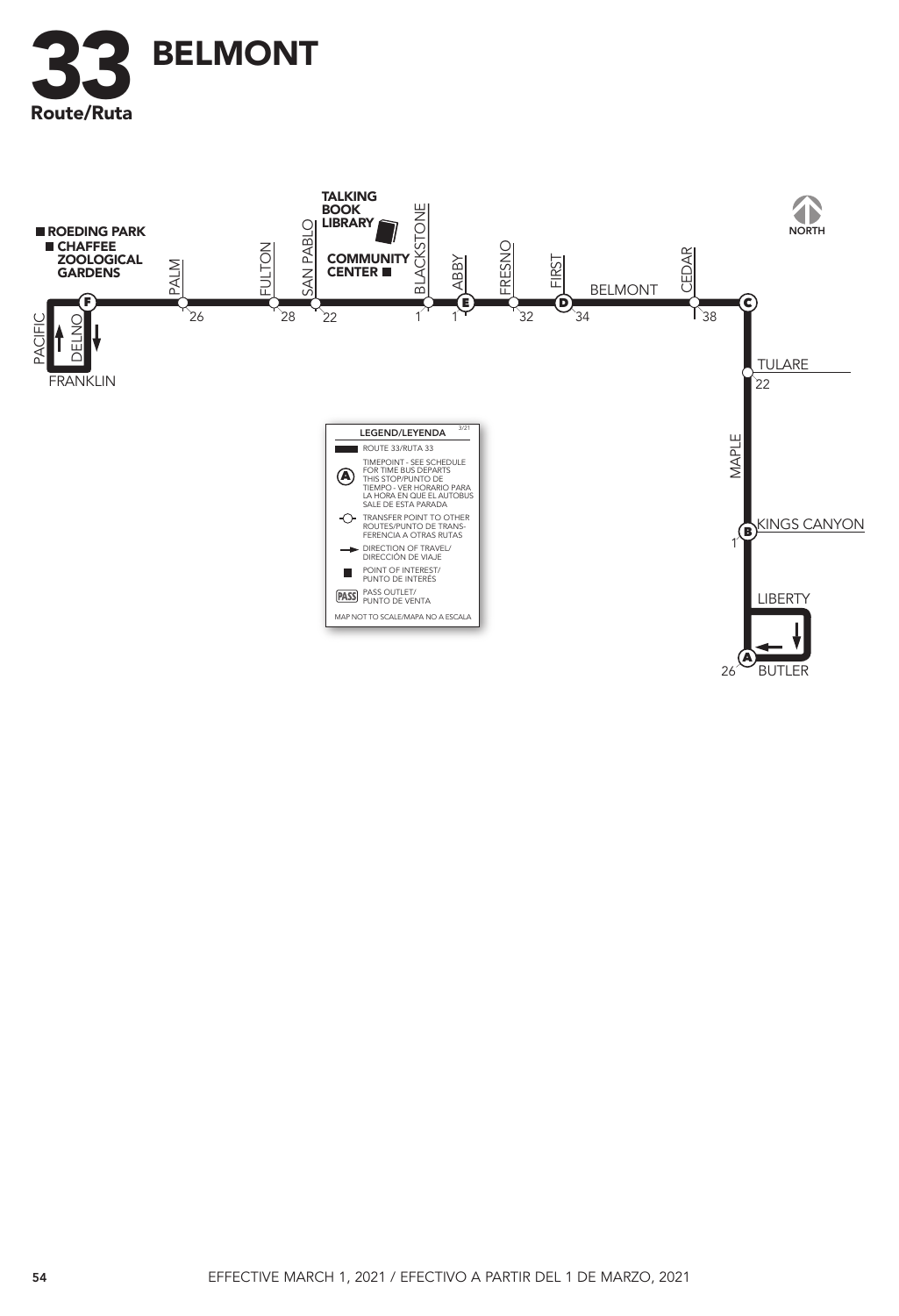|                        | <b>BELMONT</b> Westbound/En direccion oeste<br>WEEKDAYS/DÍAS DE SEMANA |                                      |                     |                |                |  |  |  |  |
|------------------------|------------------------------------------------------------------------|--------------------------------------|---------------------|----------------|----------------|--|--|--|--|
| <b>MAPLE</b>           | <b>MAPLE</b>                                                           | <b>BELMONT</b>                       | <b>BELMONT</b>      | <b>BELMONT</b> | <b>BELMONT</b> |  |  |  |  |
| <b>BUTLER</b>          | <b>KINGS CANYON</b>                                                    | <b>MAPLE</b>                         | <b>FIRST</b>        | ABBY           | <b>DELNO</b>   |  |  |  |  |
| Q)                     | $\bf{G}$                                                               | $\left( \widehat{\mathbf{c}}\right)$ | $\bf{(\mathbf{p})}$ | ◉              | $\bf{(\bf F)}$ |  |  |  |  |
| 6:00                   | 6:02                                                                   | 6:06                                 | 6:11                | 6:15           | 6:25           |  |  |  |  |
| 6:30                   | 6:32                                                                   | 6:36                                 | 6:41                | 6:45           | 6:55           |  |  |  |  |
| 7:00                   | 7:02                                                                   | 7:06                                 | 7:11                | 7:15           | 7:25           |  |  |  |  |
| 7:30                   | 7:32                                                                   | 7:36                                 | 7:41                | 7:45           | 7:55           |  |  |  |  |
| 8:00                   | 8:02                                                                   | 8:06                                 | 8:11                | 8:15           | 8:25           |  |  |  |  |
| 8:30                   | 8:32                                                                   | 8:36                                 | 8:41                | 8:45           | 8:55           |  |  |  |  |
| 9:00                   | 9:02                                                                   | 9:06                                 | 9:11                | 9:15           | 9:25           |  |  |  |  |
| 9:30                   | 9:32                                                                   | 9:36                                 | 9:41                | 9:45           | 9:55           |  |  |  |  |
| 10:00                  | 10:02                                                                  | 10:06                                | 10:11               | 10:15          | 10:25          |  |  |  |  |
| 10:30                  | 10:32                                                                  | 10:36                                | 10:41               | 10:45          | 10:55          |  |  |  |  |
| 11:00                  | 11:02                                                                  | 11:06                                | 11:11               | 11:15          | 11:25          |  |  |  |  |
| 11:30                  | 11:32                                                                  | 11:36                                | 11:41               | 11:45          | 11:55          |  |  |  |  |
| 12:00                  | 12:02                                                                  | 12:06                                | 12:11               | 12:15          | 12:25          |  |  |  |  |
| 12:30                  | 12:32                                                                  | 12:36                                | 12:41               | 12:45          | 12:55          |  |  |  |  |
| 1:00                   | 1:02                                                                   | 1:06                                 | 1:11                | 1:15           | 1:25           |  |  |  |  |
| 1:30                   | 1:32                                                                   | 1:36                                 | 1:41                | 1:45           | 1:55           |  |  |  |  |
| 2:00                   | 2:02                                                                   | 2:06                                 | 2:11                | 2:15           | 2:25           |  |  |  |  |
| 2:30                   | 2:32                                                                   | 2:36                                 | 2:41                | 2:45           | 2:55           |  |  |  |  |
| 3:00                   | 3:02                                                                   | 3:06                                 | 3:11                | 3:15           | 3:25           |  |  |  |  |
| 3:30                   | 3:32                                                                   | 3:36                                 | 3:41                | 3:45           | 3:55           |  |  |  |  |
| 4:00                   | 4:02                                                                   | 4:06                                 | 4:11                | 4:15           | 4:25           |  |  |  |  |
| 4:30                   | 4:32                                                                   | 4:36                                 | 4:41                | 4:45           | 4:55           |  |  |  |  |
| 5:00                   | 5:02                                                                   | 5:06                                 | 5:11                | 5:15           | 5:25           |  |  |  |  |
| 5:30                   | 5:32                                                                   | 5:36                                 | 5:41                | 5:45           | 5:55           |  |  |  |  |
| 6:00                   | 6:02                                                                   | 6:06                                 | 6:11                | 6:15           | 6:25           |  |  |  |  |
| 6:30                   | 6:32                                                                   | 6:36                                 | 6:41                | 6:45           | 6:55           |  |  |  |  |
| 7:30                   | 7:32                                                                   | 7:36                                 | 7:41                | 7:45           | 7:55           |  |  |  |  |
| <b>SAT-SUN/SAB-DOM</b> |                                                                        |                                      |                     |                |                |  |  |  |  |
| 8:00                   | 8:02                                                                   | 8:06                                 | 8:11                | 8:15           | 8:25           |  |  |  |  |
| 9:00                   | 9:02                                                                   | 9:06                                 | 9:11                | 9:15           | 9:25           |  |  |  |  |
| 10:00                  | 10:02                                                                  | 10:06                                | 10:11               | 10:15          | 10:25          |  |  |  |  |
| 11:00                  | 11:02                                                                  | 11:06                                | 11:11               | 11:15          | 11:25          |  |  |  |  |
| 12:00                  | 12:02                                                                  | 12:06                                | 12:11               | 12:15          | 12:25          |  |  |  |  |
| 1:00                   | 1:02                                                                   | 1:06                                 | 1:11                | 1:15           | 1:25           |  |  |  |  |
| 2:00                   | 2:02                                                                   | 2:06                                 | 2:11                | 2:15           | 2:25           |  |  |  |  |
| 3:00                   | 3:02                                                                   | 3:06                                 | 3:11                | 3:15           | 3:25           |  |  |  |  |
| 4:00                   | 4:02                                                                   | 4:06                                 | 4:11                | 4:15           | 4:25           |  |  |  |  |
| 5:00                   | 5:02                                                                   | 5:06                                 | 5:11                | 5:15           | 5:25           |  |  |  |  |
| 6:00                   | 6:02                                                                   | 6:06                                 | 6:11                | 6:15           | 6:25           |  |  |  |  |
|                        |                                                                        |                                      |                     |                |                |  |  |  |  |

LIGHT TYPE = AM BOLD TYPE = PM